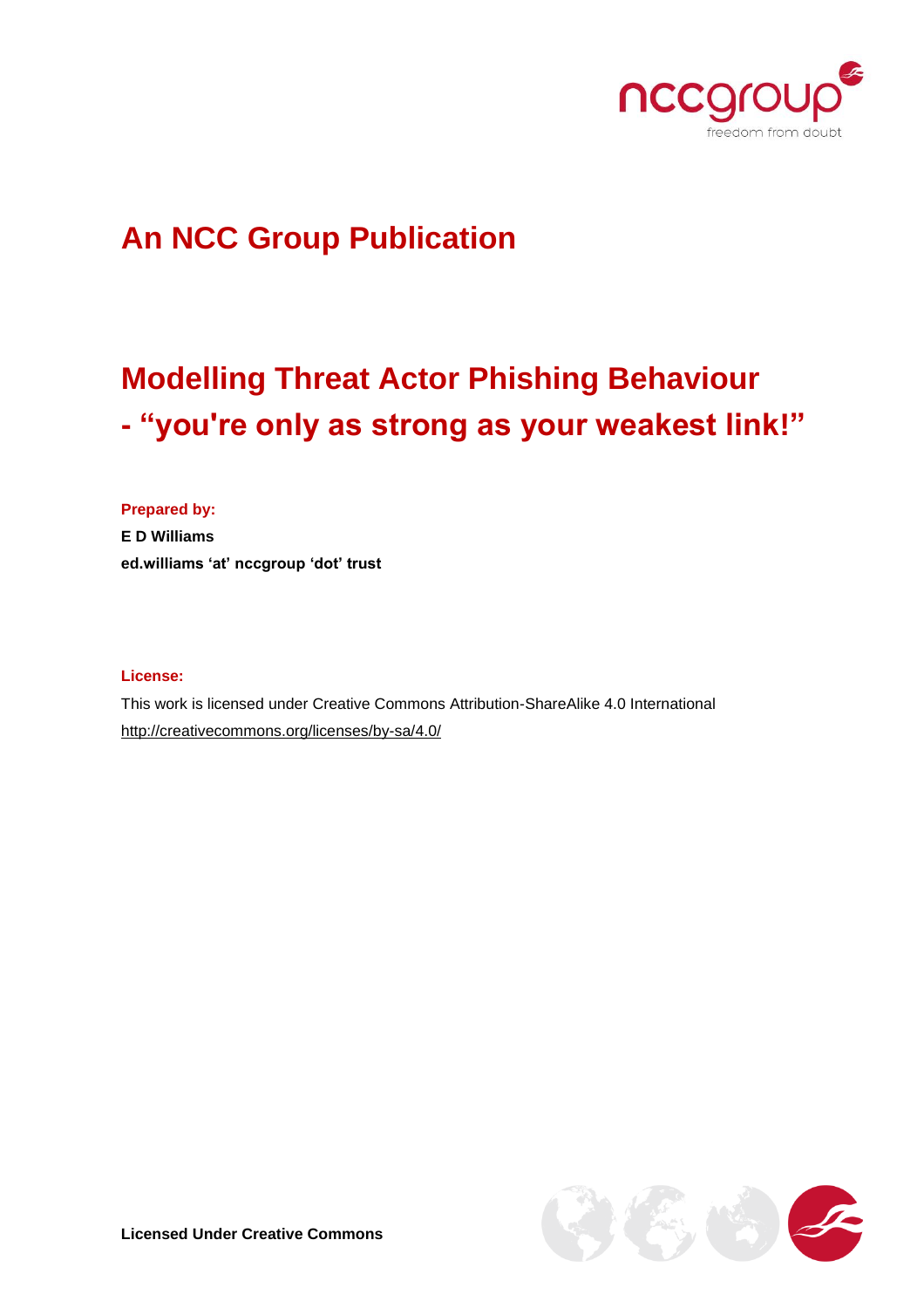

### **Contents**

|   | 11                                                                                    |  |
|---|---------------------------------------------------------------------------------------|--|
| 2 |                                                                                       |  |
|   | 2.1                                                                                   |  |
|   | 2.2                                                                                   |  |
| 3 |                                                                                       |  |
|   | 3.1                                                                                   |  |
|   | 3.2                                                                                   |  |
|   | 3.3                                                                                   |  |
|   | 3.4                                                                                   |  |
|   |                                                                                       |  |
|   | 3.4.2                                                                                 |  |
|   | 3.4.3                                                                                 |  |
|   | 3.5                                                                                   |  |
|   | 3.6                                                                                   |  |
| 4 |                                                                                       |  |
| 5 |                                                                                       |  |
|   | 5.1                                                                                   |  |
|   | 5.2                                                                                   |  |
|   | Simulated phishing attacks to support training and effectiveness measurement 9<br>5.3 |  |
|   | 5.4                                                                                   |  |
|   | 5.5                                                                                   |  |
|   | 5.6                                                                                   |  |
| 6 |                                                                                       |  |
| 7 |                                                                                       |  |
| 8 |                                                                                       |  |
|   | 8.1                                                                                   |  |
| 9 |                                                                                       |  |

## **Document History**

| <b>Issue No.</b> | <b>Issue Date</b> | <b>Change Description</b>   |
|------------------|-------------------|-----------------------------|
| 1.0              | 22/07/2015        | Approved for public release |

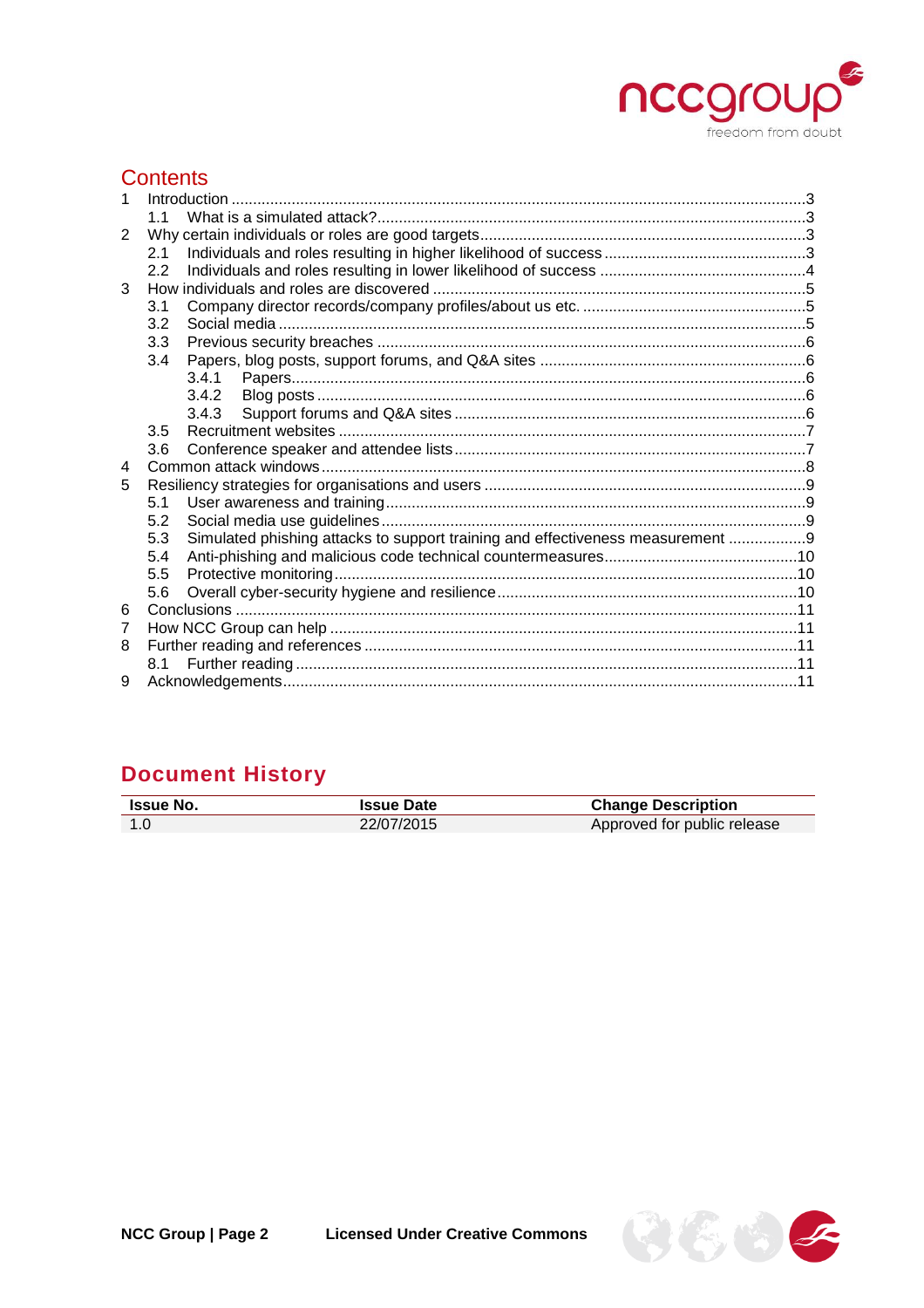

#### <span id="page-2-0"></span>**1 Introduction**

NCC Group is a leading provider of professional red teaming, phishing and other forms of real-world attack simulation. Our extensive cyber incident and defence operations experience has resulted in us gaining significant insight into the techniques and methodologies used to breach organisations of all types.

More and more organisations use simulated attacks of varying levels to more closely and accurately model threat actor behaviour, in order to measure their end-to-end resilience. The outputs from these activities are then used to measure and improve their defences, be they technology, process, or people, by incorporating the lessons learnt. One element of these simulated attacks often used is phishing, due to its prevalent use by nearly all threat actor groups.

This whitepaper will discuss how likely targets are identified and why certain individuals become targets. It will also cover why the timing of attacks affects the likelihood of success. Finally, resiliency strategies for both organisations and users will be suggested, to assist in reducing the likelihood and success of an organisation and individuals being targeted.

#### <span id="page-2-1"></span>1.1 What is a simulated attack?

A simulated attack attempts to mimic a real-world attack by modelling the threat actors and their techniques. It is important to remember that a simulated attack is designed not to disrupt any business services or processes, like most threat actors.

This whitepaper will mainly focus on the reconnaissance phase of the simulated attack. The reconnaissance phase will typically involve open-source intelligence (OSINT), cyber intelligence (CYBINT), and human intelligence (HUMINT), in which the target organisation and potential individual targets are identified.

#### <span id="page-2-2"></span>**2 Why certain individuals or roles are good targets**

Careful consideration is given when selecting individuals for targets; the success of the whole campaign can rest on these individuals, so careful and subtle discovery and profiling is required. Certain categories of individuals and specific functional roles are, in NCC Group's experience, far more attractive to a threat actor as they, in the main, yield greater success.

While there are no hard and fast rules for individual and role selection, some high-level guidelines are given below.

#### <span id="page-2-3"></span>2.1 Individuals and roles resulting in higher likelihood of success

The following table highlights the types of individuals and roles that are often targeted and the typical reasoning:

| <b>Individual/Job Role</b> | Reasoning                                                                                                                                                                                                    |  |
|----------------------------|--------------------------------------------------------------------------------------------------------------------------------------------------------------------------------------------------------------|--|
| Non-technical <sup>1</sup> | A non-technical team member is, from our experience, more<br>likely to click on malicious links or open malicious documents<br>than a technical user.                                                        |  |
| Human Resources (HR) Staff | HR staff often deal with electronic documents from untrusted<br>sources as part of their role. This fact results in a far greater<br>success rate when using malicious CVs and similar to launch<br>attacks. |  |



<sup>1</sup> There may be good reasons to attack technical users; for example, they have privileged access to systems or environments. If this is the case, care should be taken, and the individual should be thoroughly profiled through the reconnaissance OSINT phase, and all communications highly tailored.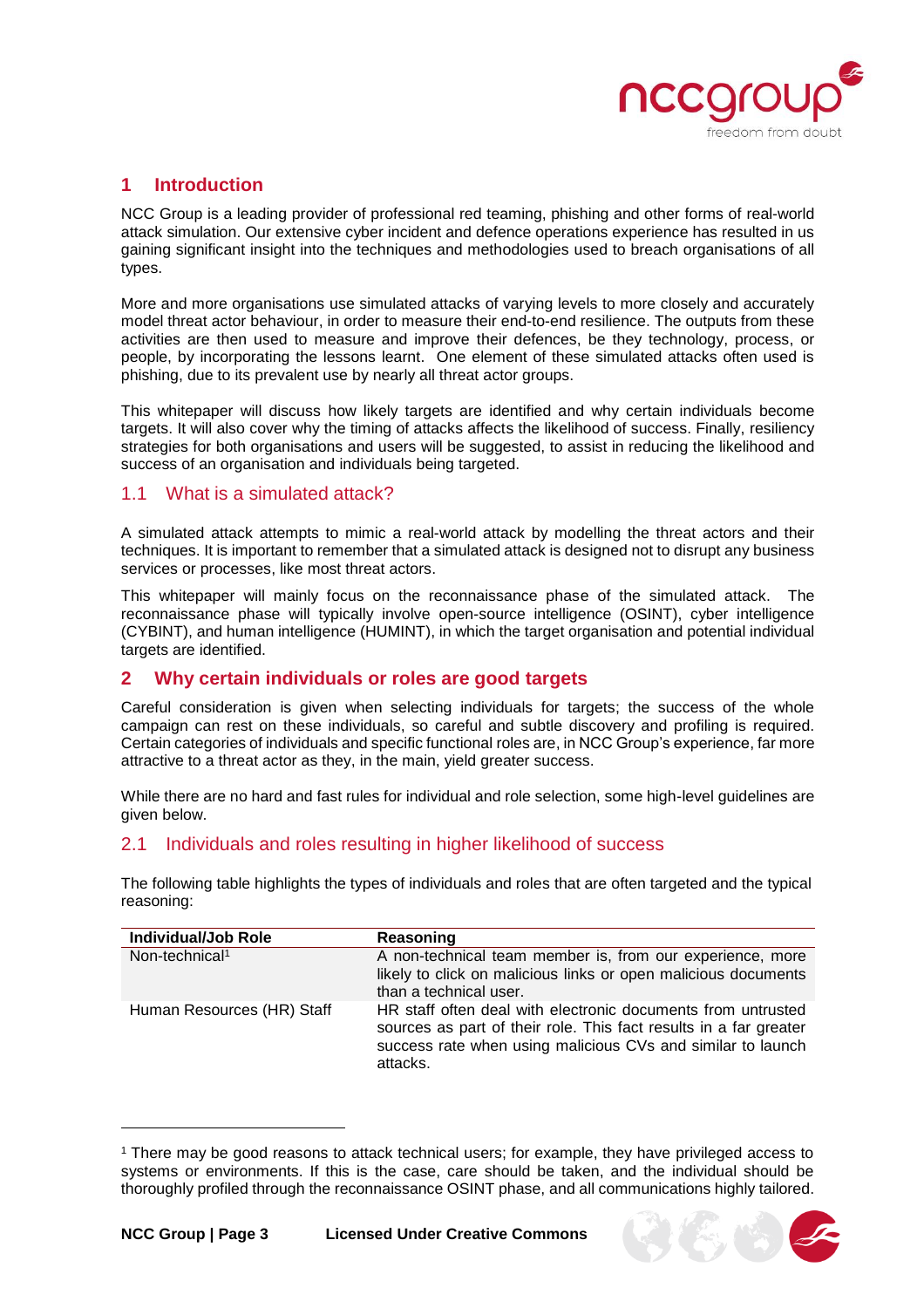

| <b>Individual/Job Role</b>                 | Reasoning                                                                                                                                                                                                                                                                                                  |  |  |
|--------------------------------------------|------------------------------------------------------------------------------------------------------------------------------------------------------------------------------------------------------------------------------------------------------------------------------------------------------------|--|--|
| <b>Internal Recruitment</b>                | Like HR staff, internal recruiters are more likely to open<br>electronic documents, such as CVs, from untrusted sources.                                                                                                                                                                                   |  |  |
| <b>Accounts Payable</b>                    | Accounts payable staff will likely receive and send emails from<br>clients; as such they would be an interesting target. Note that<br>this team may have the facility to transfer funds so are often a<br>target for criminals.                                                                            |  |  |
| PR, Marketing and Social Media<br>Teams    | These teams are used to interacting with external parties,<br>transferring documents and other attachments, visiting links,<br>and similar. This group also typically has access to an<br>organisation's social media platform which can be a target for<br>groups seeking to repurpose it for propaganda. |  |  |
| Executives                                 | Through spear-phishing, executives can be enticed to open<br>malicious documents that may, for example, contain a C-level<br>job advertisement and other similar flattering communication.                                                                                                                 |  |  |
| Receptionists/Personal<br>Assistants (PAs) | Administrative personnel are, by their very nature, helpful, and<br>are more often than not conscientious; this desire to help can<br>be exploited with a phishing attack.                                                                                                                                 |  |  |
| Sales Team                                 | Members of the sales team are viable targets as they quite<br>often have sales targets and thus are driven, with a "close down<br>every opportunity" attitude, which can be exploited by sending<br>a malicious e-mail or document with a specific sales slant to it.                                      |  |  |
| <b>Customer Service Team</b>               | Members of the customer service team, depending on the<br>business, may be used to interacting with documents and links<br>from untrusted sources.                                                                                                                                                         |  |  |
| Have been involved in a previous<br>breach | During the OSINT phase, previous breach information will be<br>examined. If a user is found, this information could be used in<br>a phishing campaign.                                                                                                                                                     |  |  |
| Heavy social media user                    | Heavy social media users will inevitably disclose personal<br>information; the more information that can be gathered, the<br>greater the degree of analysis that can be performed about the<br>individual. With greater information, a successful targeted<br>attack is more likely.                       |  |  |

#### <span id="page-3-0"></span>2.2 Individuals and roles resulting in lower likelihood of success

While some individuals can increase the likelihood of success, the converse of this is also true: some individuals and roles are less likely to yield results, and could even nullify the campaign by alerting the blue team, helpdesk, or security staff. As such, careful consideration should be given to these individuals even if their perceived access makes them may appear to be interesting targets.

The following table highlights individuals or roles that are not considered viable targets in the first wave and should be avoided unless there is specific OSINT from the reconnaissance phase which indicates otherwise:

| <b>Individual/Job Role</b> | Reasoning                                                                                                                                                                    |
|----------------------------|------------------------------------------------------------------------------------------------------------------------------------------------------------------------------|
| Technical users            | A technical user is likely to detect an attack and alert the blue<br>team or protective monitoring.                                                                          |
| Cyber-security staff       | Security staff members are likely to identify a phishing attack;<br>however, this could be a source of major embarrassment if they<br>are targeted and successfully phished. |
| Cyber-security hobbyists   | Along with traditional information security staff, information<br>security hobbyists should be avoided.                                                                      |
|                            | This information can be determined during the OSINT/CYBINT<br>phase of the campaign.                                                                                         |

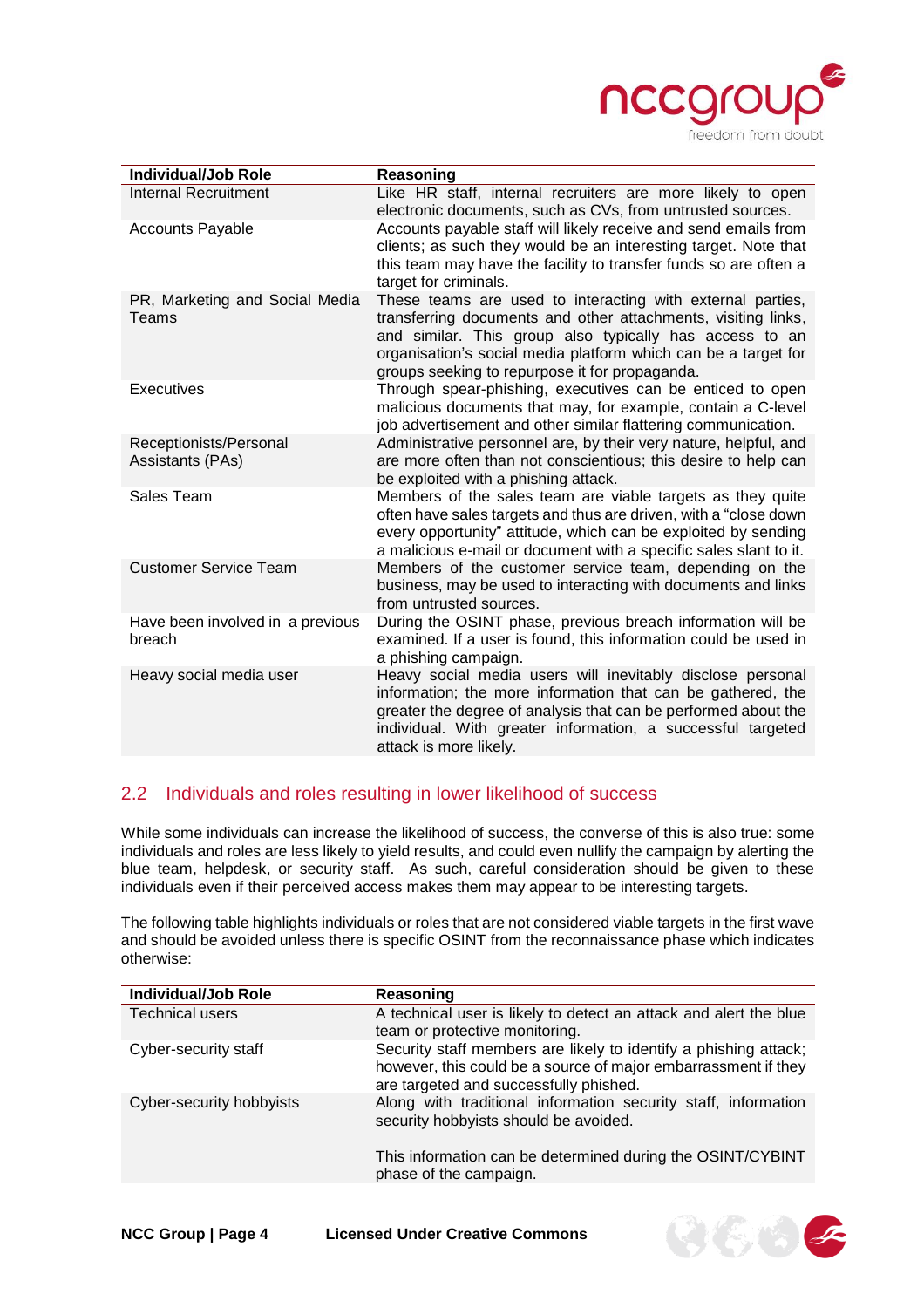

However, although they are more savvy, technical teams should not always be discounted, as anyone in an organisation can become overconfident or otherwise be busy, and click on links or open attachments that would represent a risk.

#### <span id="page-4-0"></span>**3 How individuals and roles are discovered**

Discovering individuals and roles is a critical step within the OSINT reconnaissance phase. It can be normal for the OSINT phase of a project to be the longest phase, and to yield few up-front results; however, ultimate success comes from a detailed and thorough discovery and profiling of potential targets. There are many, many sources that can be used to gather OSINT; the following list is given as an example of typical starting points.

#### <span id="page-4-1"></span>3.1 Company director records/company profiles/about us etc.

Enumerating the target organisation, and subsequently individuals, is the first stage during the reconnaissance phase. Company records, from Companies House for UK organisations, for example, can be examined and analysed for financial intelligence (FININT). social media (see section [3.2\)](#page-4-2), organisation web-site and more generic Internet searches, and technical sources such as DNS and IP WHOIS information, can reveal and profile target organisations.

#### <span id="page-4-2"></span>3.2 Social media

Social media can be a treasure trove of information; individuals will often post sensitive information on social media that can be used to gain further insight into the target. Such information could be used for a targeted spear-phishing attack or campaign.

The following table highlights some of the most popular social media sites. Depending on the organisation or individual that is being targeted a wider search and analysis is often required; however, the following will act as a starting point:

| <b>Social Media Site</b>     | <b>Available Information</b>                                                                                                                                                            |  |  |
|------------------------------|-----------------------------------------------------------------------------------------------------------------------------------------------------------------------------------------|--|--|
| Facebook <sup>2</sup>        | Social media site, users post information from their personal life; this<br>can include birthdays, political views, if they are on holiday, where they<br>are, and what they are doing. |  |  |
| Twitter <sup>3</sup>         | A micro-blogging site, location information can be enumerated, along<br>with personal and work-related information, to tailor phishing emails.                                          |  |  |
| LinkedIn <sup>4</sup>        | A professional social media network, useful for identifying where people<br>work, job titles, and skills and connections.                                                               |  |  |
| Google Plus+ <sup>5</sup>    | Similar to Facebook, people post personal and work-related<br>information.                                                                                                              |  |  |
| FriendsReunited <sup>6</sup> | Friends Reunited is a portfolio of social networking websites based<br>upon the themes of reunion, with research, dating, and job-hunting.                                              |  |  |



<sup>2</sup> [https://www.facebook.com](https://www.facebook.com/)

<sup>3</sup> [https://www.twitter.com](https://www.twitter.com/)

<sup>4</sup> [https://www.linkedin.com](https://www.linkedin.com/)

<sup>5</sup> [https://plus.google.com](https://plus.google.com/)

<sup>6</sup> <https://www.friendsreunited.com/>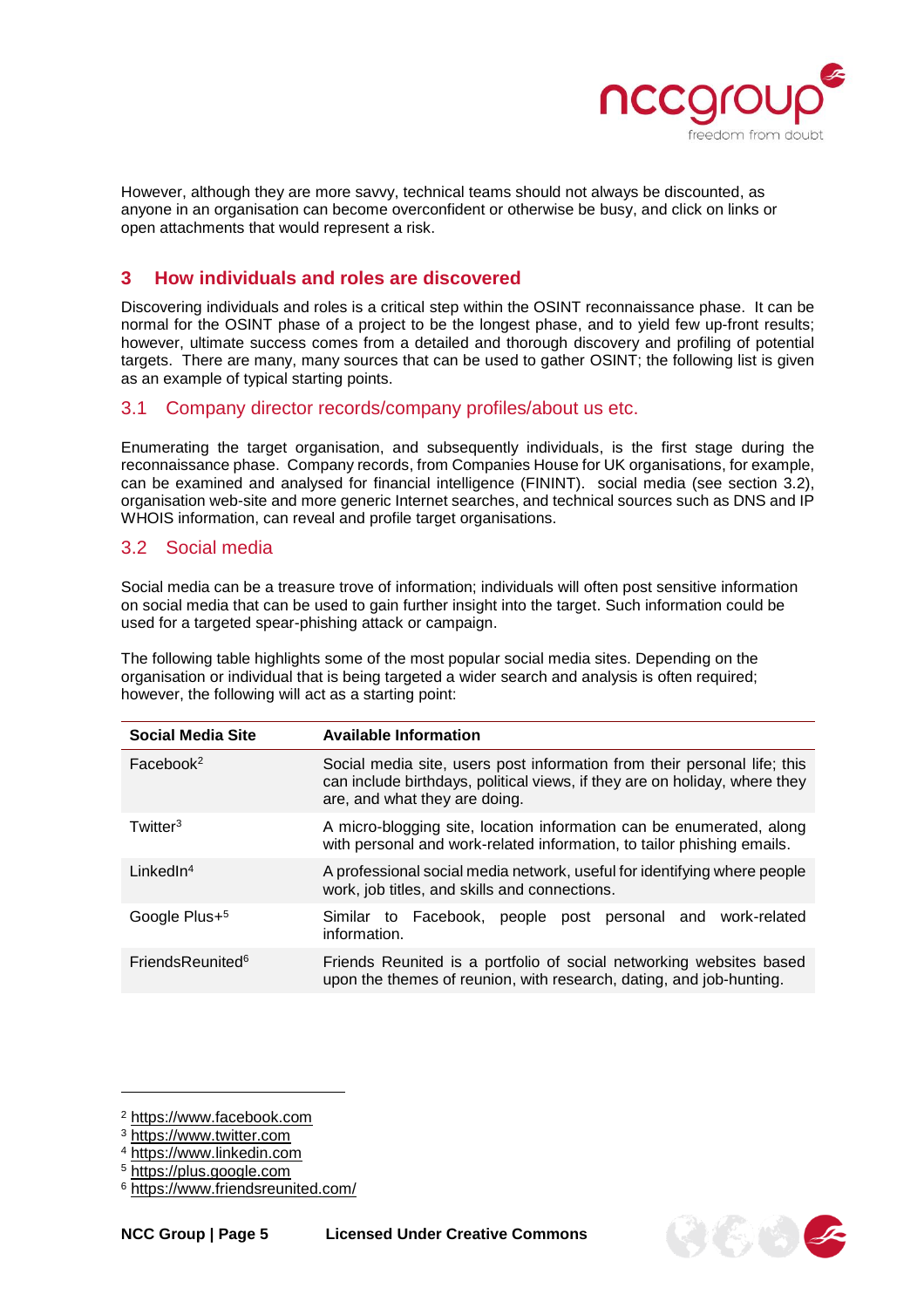

3662

192.com $^7$  and international equivalents Publishers of an online directory of people and where they live from the electoral roll. This information is useful for creating personally-tailored emails.

Assuming consent, a common approach to gaining connections and information from certain sites such as LinkedIn is creating pseudonymous profiles and connecting to individuals through this mechanism; for example, many LinkedIn users will automatically connect to recruiters without hesitation. Doing this can introduce a threat actor to second-degree connections and beyond; having access to second-degree connections will allow a threat actor to profile more users, gain valuable information, and ultimately expand and enhance their reach during the OSINT/reconnaissance phase.

#### <span id="page-5-0"></span>3.3 Previous security breaches

Sites like pastebin  $8$  and haveibeenpwned  $9$  can prove useful in identifying vulnerable targets. Usernames and passwords can be enumerated from previous security breaches and can be used in the following scenarios:

- Assuming client/target consent, use harvested credentials against social media sites to gain further information about the target;
- Used directly against target organisation infrastructure;
- Use this information to target individuals for a spear-phishing campaign.

#### <span id="page-5-1"></span>3.4 Papers, blog posts, support forums, and Q&A sites

Organisations often also provide rich sources of information about their employees, their roles and their interests. In the following sections we touch on a few examples of such sources.

#### <span id="page-5-2"></span>3.4.1 Papers

Whitepapers, such as this, can be examined from organisations and individuals to identify skills, areas, possible technology, and areas of interest that could then be used in turn to target individuals.

Whitepaper metadata can also be examined to enumerate information, including version information that can be used to leverage exploits.

#### <span id="page-5-3"></span>3.4.2 Blog posts

Blog posts can give a useful insight into an individual's hobbies and interests, which in turn can be used to further tailor the targeting towards them; either by enumerating more information, or by directly targeting them through a spear phishing or watering-hole attack<sup>10</sup>.

#### <span id="page-5-4"></span>3.4.3 Support forums and Q&A sites

Q&A sites are popular amongst technologists for posing technology-related questions. They will often reveal in-house technology use, which can be useful if having to target a technical team and when more broadly targeting the organisation. Work-related email addresses are often used instead of generic addresses; this can also be useful in deducing the structure of such email addresses.

On Q&A sites, it is common for individuals to post questions; this information can be used to launch an attack, be it a watering-hole attack or spear phishing, disguised as an answer to their original question.

<sup>7</sup> [http://www.192.com](http://www.192.com/)

<sup>8</sup> [http://pastebin.com](http://pastebin.com/)

<sup>&</sup>lt;sup>9</sup> [https://haveibeenpwned.com](https://haveibeenpwned.com/)

<sup>10</sup> [https://en.wikipedia.org/wiki/Watering\\_Hole](https://en.wikipedia.org/wiki/Watering_Hole)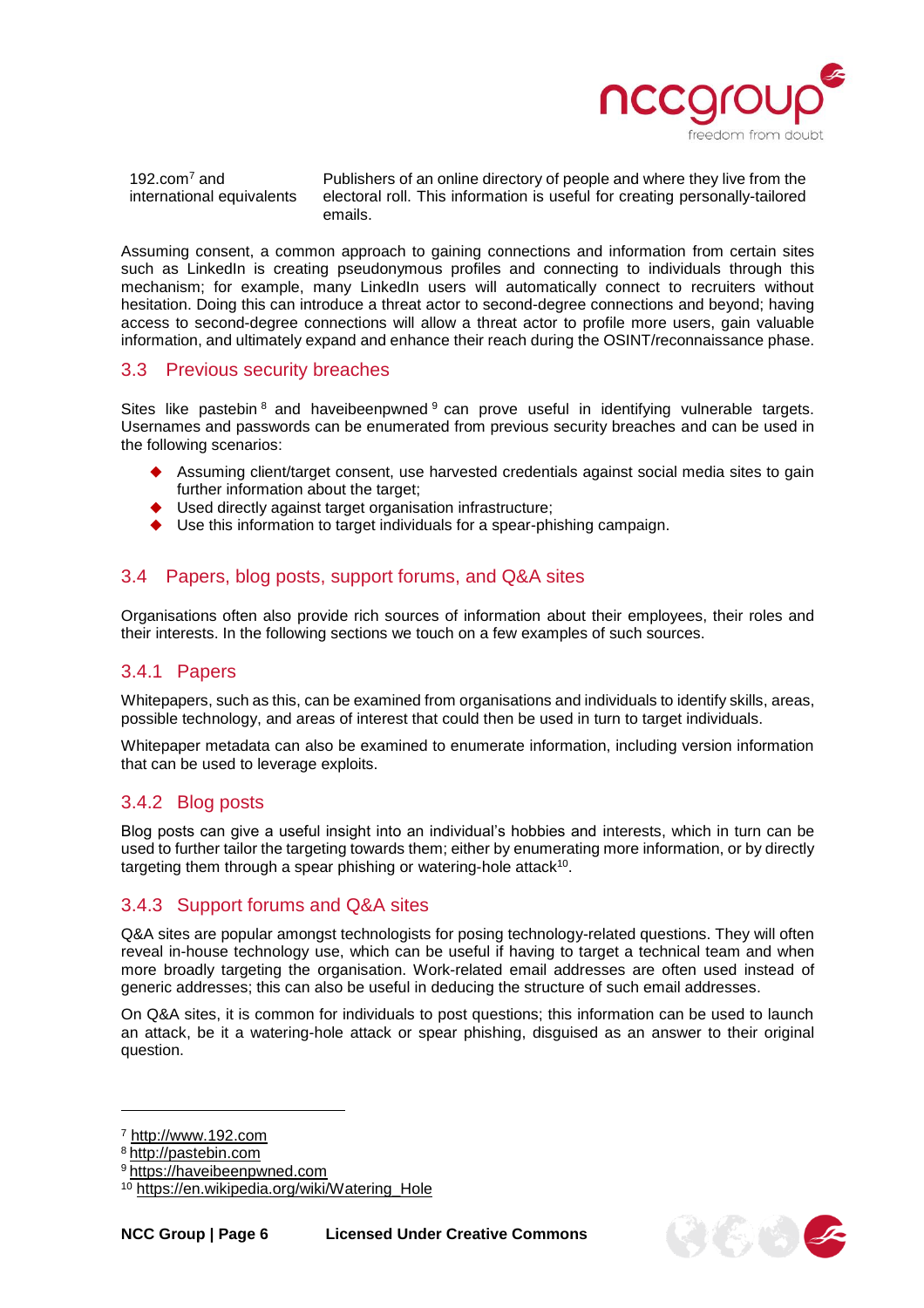

#### <span id="page-6-0"></span>3.5 Recruitment websites

Recruitment websites can be useful in enumerating information from organisations; typical information that can be found includes technology used, skills required, and possible organisational contact information, which can be used to launch spear phishing attacks.

#### <span id="page-6-1"></span>3.6 Conference speaker and attendee lists

Conferences and their attendee lists are an attractive proposition; conferences will often list speakers, a brief bio that can contain useful information, and possibly contact and social media information. Armed with this information, a flattering email could be crafted to entice the target to open a document or visit a domain under control of the attackers.

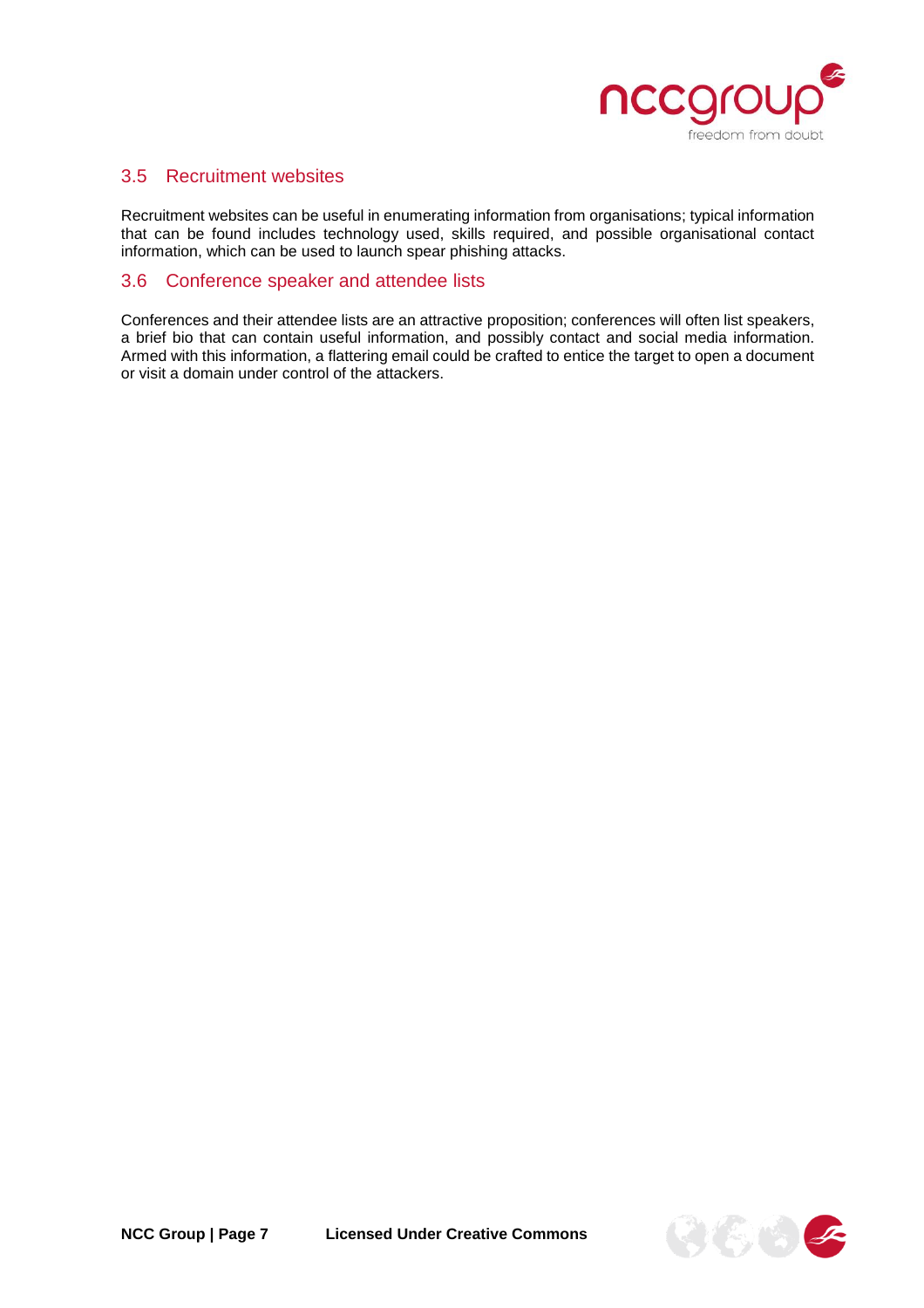

#### <span id="page-7-0"></span>**4 Common attack windows**

The timing of an attack launch is an important consideration. Care should be taken when launching an attack, to ensure the highest likelihood of success.

The following table broadly outlines the types of attack and when best, in our experience, to launch scenarios and attacks:

| <b>Phishing Attack Pattern</b>                           | When                                                           | Reasoning                                                                                                                                                                                                                                                                                                                 |
|----------------------------------------------------------|----------------------------------------------------------------|---------------------------------------------------------------------------------------------------------------------------------------------------------------------------------------------------------------------------------------------------------------------------------------------------------------------------|
| Mobile cloud authentication<br>reset credential phishing | Out of hours                                                   | Targets are more likely to check their mobile<br>devices out of office hours, and thus such emails<br>will appear more contextually accurate.                                                                                                                                                                             |
| Outlook Web Access (OWA)<br>credential phishing          | Out of hours                                                   | Targets are more likely to use OWA out of office<br>hours and will, depending on the organisation,<br>often not have access to a security operations<br>centre to report issues. This delay, should a<br>email<br>phishing<br>be reported, increases<br>the<br>likelihood of success across a wider group.                |
| Spear-phishing attack                                    | N/A                                                            | Do not target too many users from the same<br>department.                                                                                                                                                                                                                                                                 |
|                                                          | Beginning<br>οf<br>working day                                 | Users are more likely to work through emails first<br>thing in the morning.                                                                                                                                                                                                                                               |
|                                                          | Lunchtime                                                      | Staff members are often more likely to read less-<br>work-related email during their breaks; thus emails<br>which target social-media-related activity, cat<br>pictures, or similar are likely to succeed.                                                                                                                |
|                                                          | Not on holiday                                                 | Ensure that users are not on holiday; these facts<br>can be discovered during the reconnaissance<br>phase.                                                                                                                                                                                                                |
|                                                          | After<br>key<br>a<br>organisational<br>personal<br>or<br>event | Targeting with a topical email post-event, be it a<br>conference, press release or seasonal event, often<br>leads<br>during<br>spear-phishing<br>to<br><b>success</b><br>campaigns.                                                                                                                                       |
| Social media phishing                                    | office<br>During<br>hours                                      | OSINT will need to be used to determine when<br>people are posting information on social media.<br>They may have location services enabled, so a<br>threat actor could determine their location; if this is<br>during office hours then a platform could be<br>determined along with specific phishing attack<br>vectors. |
|                                                          | Out of hours                                                   | As above, typically, users will check social media<br>on mobile devices out of office hours and so a<br>specific platform could be determined along with<br>specific phishing attack vectors.                                                                                                                             |

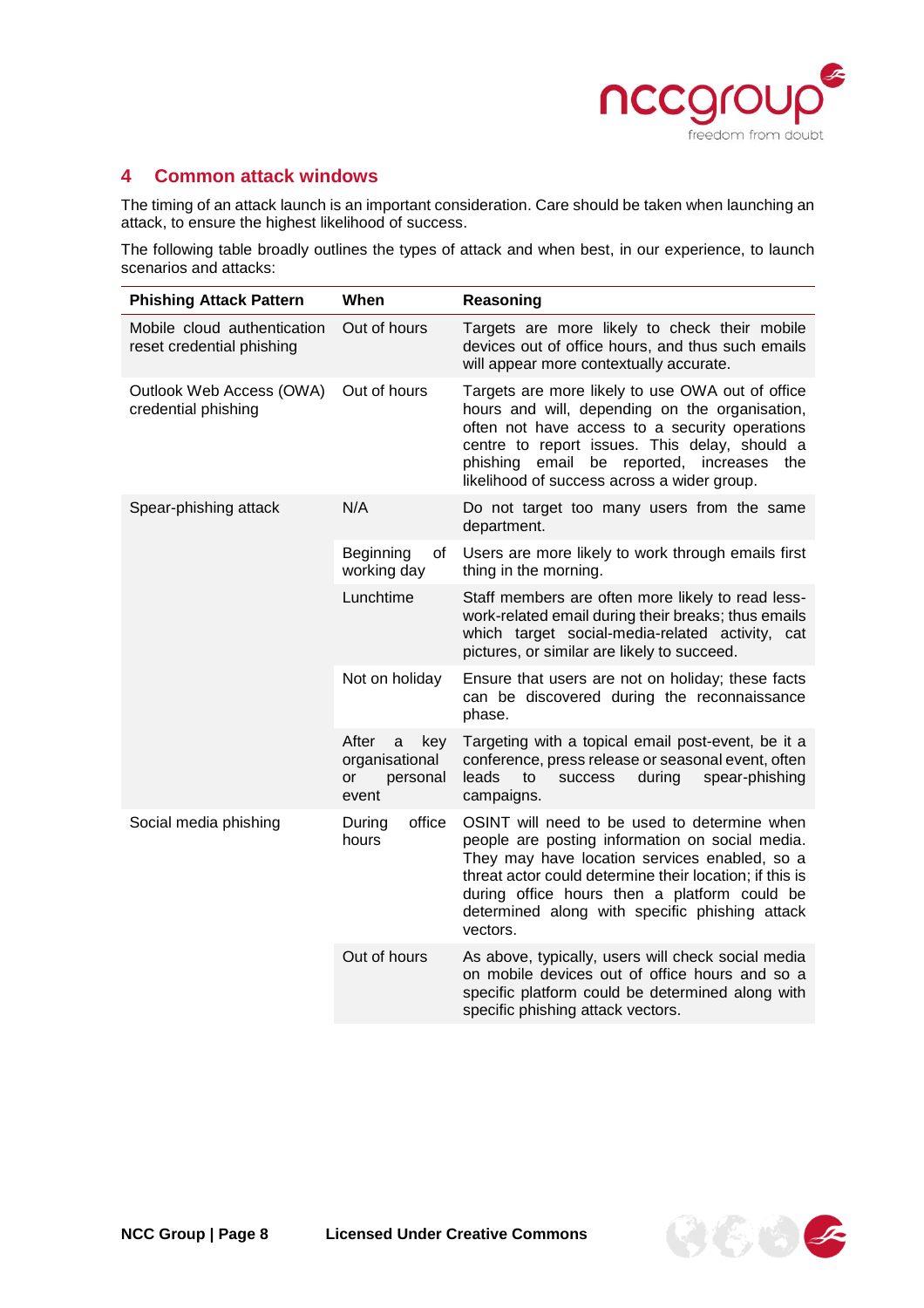

 $\mathfrak{g}(\mathfrak{E})$ 

#### <span id="page-8-0"></span>**5 Resiliency strategies for organisations and users**

The following recommended high-level strategies and recommendations should be used to make an organisation and its employees more resilience against the techniques outlined in this paper. While there is no single silver bullet to entirely remove the likelihood, success, and impact of an attack, a holistic defence-in-depth approach is recommended, to minimise the risks where possible.

#### <span id="page-8-1"></span>5.1 User awareness and training

Continual awareness and training is an important part of any strategy for minimising the likelihood of successful attack, and for early reporting of any attempts. The ISO 27001<sup>11</sup> framework incorporates user awareness and training controls. Users should receive cyber-security training, including phishing, when they start and then at regular intervals as a top-up. Specifically, they should be made aware of the information security policy and how it relates to them, and given general guidance around password selection, email best practice, risk of social engineering, common techniques, and social media etiquette.

#### <span id="page-8-2"></span>5.2 Social media use guidelines

The following guidelines should be supplied to employees as suggestions to help secure social media use and thus minimise the risk of threat actors gaining valuable intelligence from such sites:

Where the word "appropriate" is used in the guidance, what is appropriate will depend on:

Organisation type.

l

- ◆ Organisation sector.
- $\blacklozenge$  Role within the organisation.
- ◆ Other risk-carrying traits such as sensitive information or client access.

The high-level social security media guidelines are:

- List employer and role only if strictly required during employment.
- ◆ Configure social media security settings to an appropriate level.
- ◆ Enable strict privacy settings where appropriate.
- ◆ Disable location-based services by default when posting new content.
- ◆ Carefully consider connections to people.
- ◆ Use disposable or otherwise low-value passphrases to secure social media sites.
- ◆ Do not post sensitive information related to the organisation on social media sites.
- Report any suspicious new connection requests, friend requests, follower requests or similar.

It is important with such guidelines that the organisation provide clear messaging that the goal is to minimise risk to business, and not to impinge on or otherwise curtail personal activities. By doing so higher adoption and adherence to the guidelines is more likely.

#### <span id="page-8-3"></span>5.3 Simulated phishing attacks to support training and effectiveness measurement

A trusted third party performing simulated attacks against your organisation will identify areas of weakness within a tightly controlled framework; users will be identified through OSINT and CYBINT, and with agreement they will be targeted. Outcomes from the simulated attack can then be fed into training and awareness of all internal users.

<sup>11</sup> <http://www.iso.org/iso/home/standards/management-standards/iso27001.htm>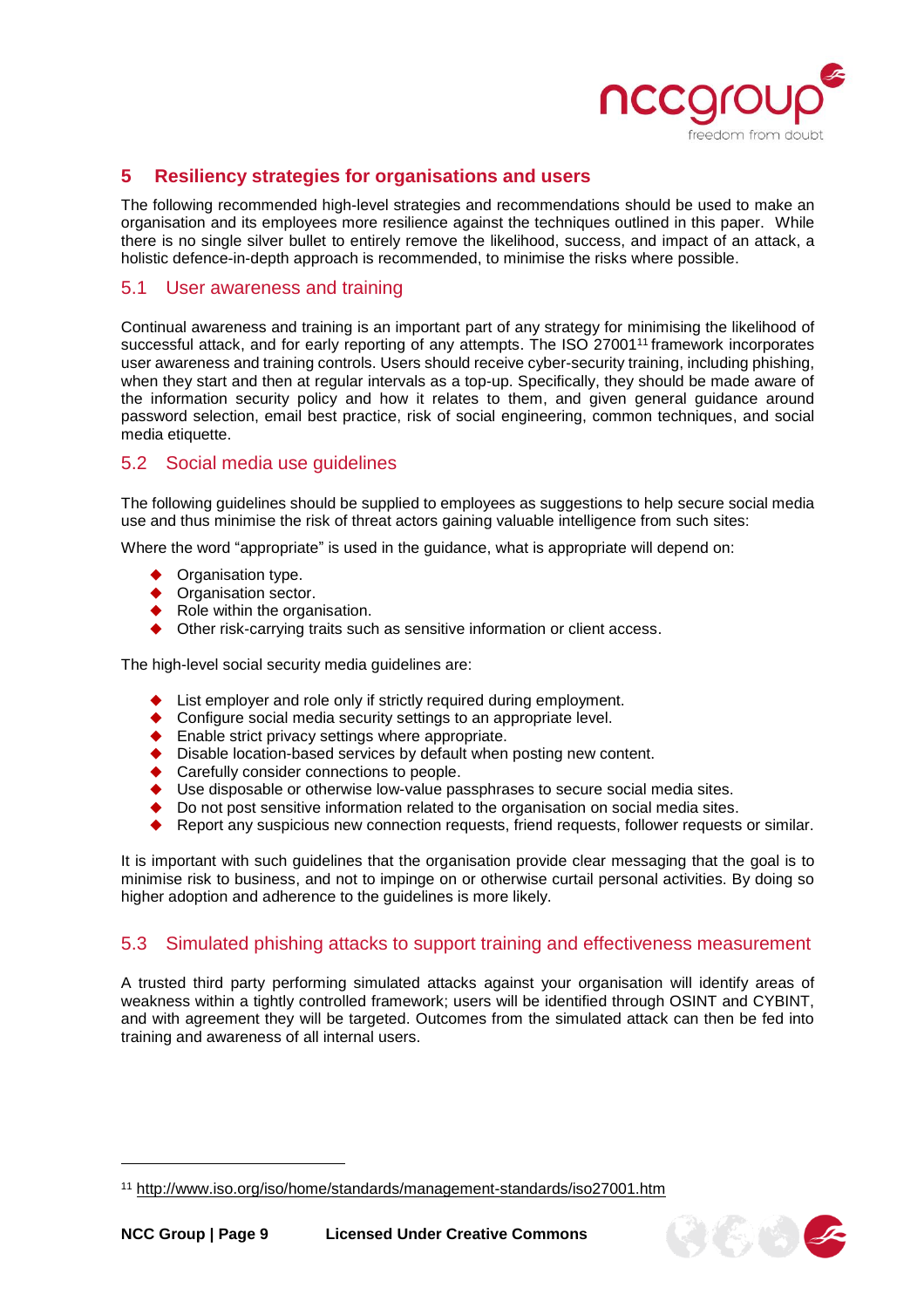

#### <span id="page-9-0"></span>5.4 Anti-phishing and malicious code technical countermeasures

An organisation's initial goal is often to stop initial attacks where possible. The technical countermeasures that exist today against phishing and malicious code range in sophistication, cost, and effectiveness.

Such technical countermeasures can consist of:

- Malicious code scanning.
- ◆ Email content or web link scanning.
- ◆ Web link virtualised/simulated/sandboxed processing and analysis for malicious behaviour.<br>◆ Clearly marking emails which originate from outside the organisation to reduce the likelihoo
- Clearly marking emails which originate from outside the organisation, to reduce the likelihood of spoofing.
- Attachment quarantining for those containing binaries or password protected.
- Virtualised/simulated/sandboxed attachment processing and analysis for malicious behaviour.
- ◆ Previously-unseen DNS domains added to a queue for investigation by the security operations centre.
- Email client 'report this email' button for supplying emails for investigation by the security operations centre.
- Desktop sandboxing around browsers and common programs used to open Internetoriginating content.
- Application whitelisting.

These countermeasures, when combined, can provide a potent combination to reduce the likelihood that attacks will be successful.

#### <span id="page-9-1"></span>5.5 Protective monitoring

Prevention strategies alone are not sufficient as part of a mature cyber-security strategy; it is also important to be able to detect incidents. A key element in being able to detect incidents is protective monitoring. Examples of protective monitoring include:

- Network-level signature-based threat detection.
- Network full packet captures, to facilitate investigation at key network choke points.
- Traffic pattern anomaly detection, ranging in sophistication from time and volume through to behaviour or protocol anomaly.
- $\blacklozenge$  End point activity logging<sup>12</sup> to facilitate investigations.
- Security function monitoring such as SIEM or broader protections.
- ◆ Key asset close protection monitoring.

In order to gain the maximum value from such protective monitoring it is critical that such functions be staffed appropriately. It is often the case that such functions are outsourced either in party or entirely to third parties such as NCC Group and 24/7/365 Security Operations Centres.

#### <span id="page-9-2"></span>5.6 Overall cyber-security hygiene and resilience

While we have discussed a number of specific resilience strategy strands, overall cyber-security hygiene and resilience is also an imperative. From defence-in-depth concepts through to patching and credential management, all play a part in ensuring an organisation is resilient against attacks, be they successful or not.



<sup>12</sup> <https://labs.nccgroup.com/windowsactivitylogger/>